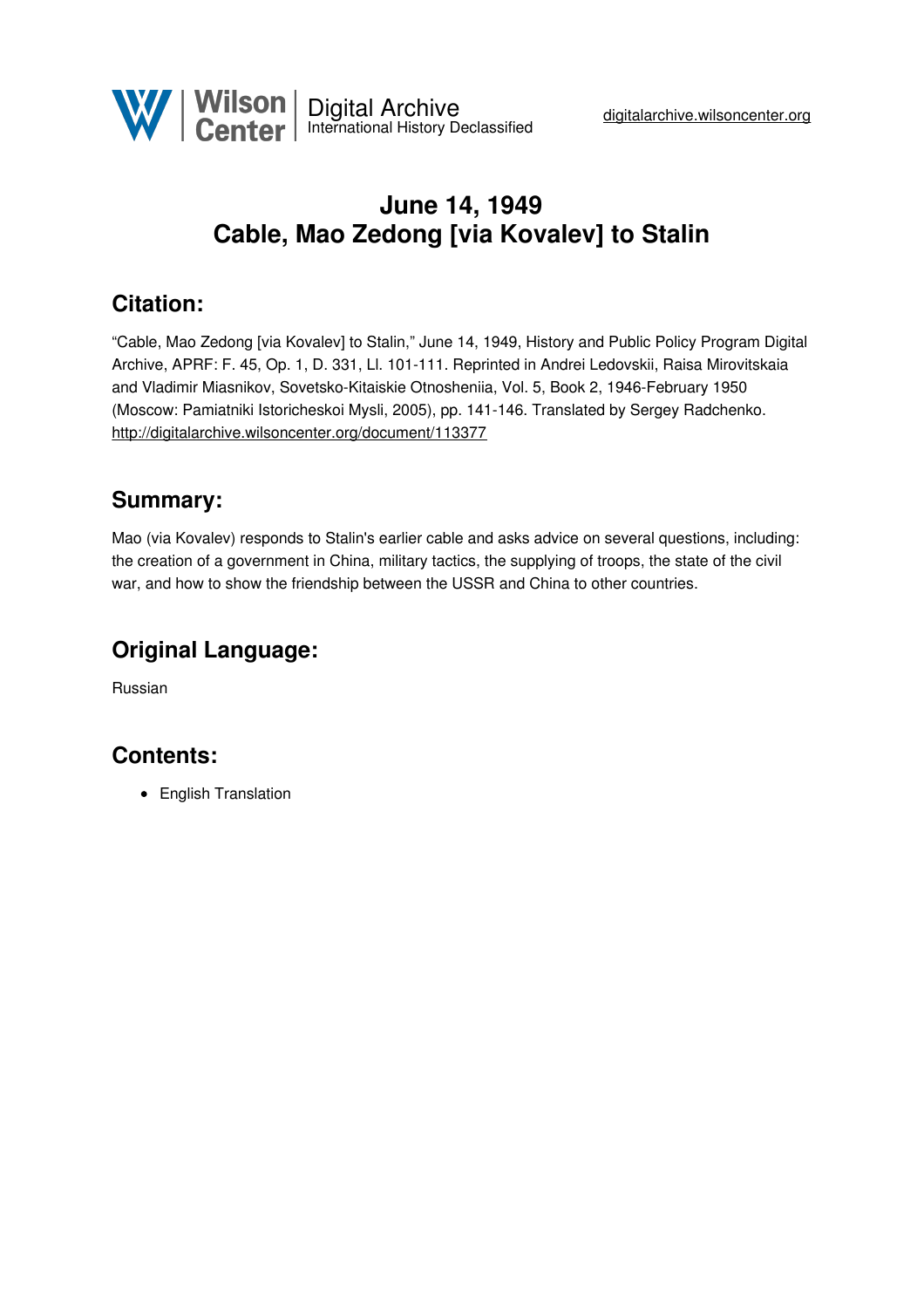Reporting: on 12 June Cde. Mao Zedong gave me his report for transmitting to you. The text of the report follows:

1. I received your telegram dated 26 May through Cde. Kovalev.

Besides those points, which I conveyed to you

through comrade Kovalev, I will write to you the present report. From the time of the previous report, which I wrote to you on 19 and 21 March of this year, already two and a half months have passed. Now there are a number of questions, about which I must report to you and request your instructions.

2. Question on the creation of a government.

Now we decided to form a government in the months of August-September of this year. All the preparatory work must be completed before the middle of the month of August. In the middle or in the second half of the month of August one can call the political consultative meeting and form the government.

The preparatory work amounts to the following:

a) At the all-China level there are 44 various parties, public organizations, groups and nonparty figures. 500 delegates and personal invitees will be selected from these organizations [to take part] in the political consultative meeting.

b) Development of the organizational position and rights of the consultative committee.

c) Development of a draft of the general political program of the consultative meeting and its discussion.

d) Development of the structure, of the organizational basis and the composition of the government with a preliminary exchange of opinions.

In view of the fact that a number of provinces in the area to the south of the Yangzi River will be quickly integrated into our territories, the number of the delegates, and of the organizations that send them to the political consultative meeting, will be greater than we previously supposed. Therefore, the consultative meeting will represent more than a half of the territory and the population of China.

In connection with the fact that the war is nearing its end, the general political program, developed earlier with the gravitation center of gaining victory in the war, must be reviewed and composed on the basis of restoring and developing the economy of China. The organizational structure and the composition of the government must also be developed for solving this task.

All of this preparatory work with a great exertion of effort can be implemented by the middle of August. Therefore the consultative meeting may be called in the middle or in the second half of September. Both from the point of view of internal and of external policy, this is a suitable time.

All circles hope that this meeting will go well and give positive results. Representatives of all circles place great hopes on this meeting. The opinion of some democratic figures, who believed that the meeting must be called after the taking of Canton and Chongqing, is no longer supported by them.

3. Judging by the internal and external situation, there is a possibility and the necessity for

 $[\ldots]$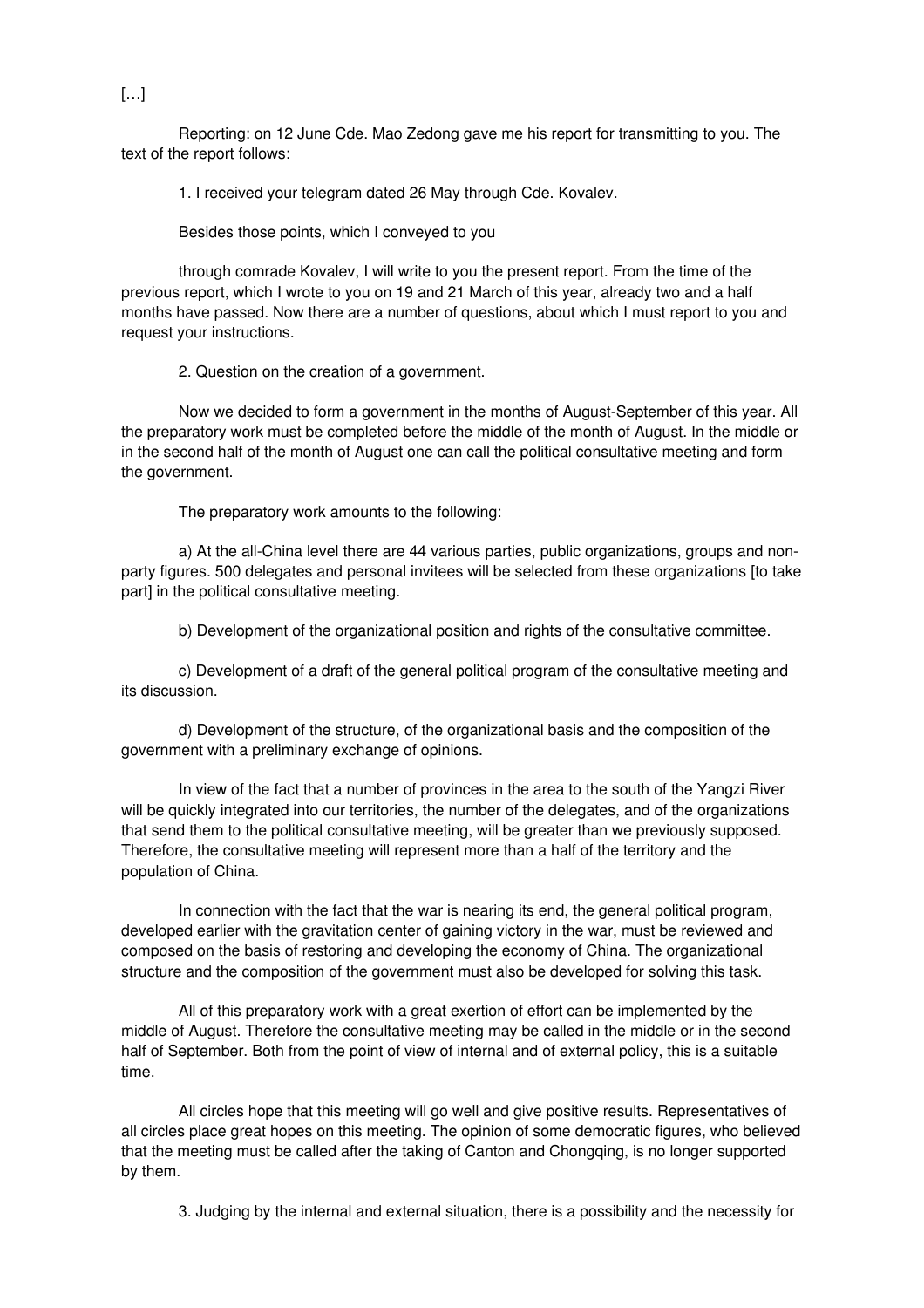our army to take the [following] cities in winter of this year: Canton, Nanning, Kunming, Guiyang, Chongqing, Chengdu, Qinghai, Ningxia[.] [W]ith the aim of preventing a possible economic blockade and military intervention on the part of the imperialist powers, one should take the following measures:

a) As quickly as possible to wipe out from the face of the earth the lackeys of imperialism the remnants of the Guomindang. This is the main thing. If the Chinese mainland does not have lackeys of imperialism, then it will be difficult or almost impossible for the imperialists to carry out economic blockade and intervention.

b) To create the defense of the coastal line.

c) To prepare for economic self-sufficiency, so as not to be dependent on a possible economic

#### blockade.

4. The development of events is occurring faster than we previously supposed. Difficulties, arising in the connection with the fact that units of our forces do not rely on the supply from the rear but are supplied from the local resources (human replenishment, ammunition, foodstuff, clothing and so on), which the PLA encountered in the Guomindang areas are also less than we previously estimated.

The resistance force of the Guomindang has lessened considerably; with the exception of a part of the Guomindang forces numbering more than 200 thousand people, who still have some battle capacity, the rest of the forces no longer have this battle capacity. The breaking up and the falling apart of the Guomindang forces is the characteristic trait.

In the course of military operations over 50 days, from 21 April until the present time, our army, at the price of 60 thousand killed and wounded destroyed 580 thousand Guomindang forces.

As a result of three years of the liberation war, our army killed in all 5 million 590 thousand people. The Guomindang army in general, including regular and irregular units, apparatus of the rear service, military schools and others, now count no more than one and a half million people. These are insignificant remnants of the Guomindang forces. It will not take too much time to destroy them.

The discipline of the PLA, with the exception of some units, is on the whole very high. Our forces displayed people's heroism in a revolutionary upsurge, received the support of all levels of the population and were solemnly greeted by the people in the liberated areas, the battle capacity of our army has reached an unheard of level, the three months political and military preparation, which the PLA forces underwent in the spring of this year, gave positive results. The entire army with all seriousness and decisiveness, in complete order, moved forward and accomplished a great military march unheard of in Chinese history.

Workers, peasants, intelligentsia, national bourgeoisie (with the exception of some rightist elements, which are wavering) unanimously support our party, our army in the struggle against the Guomindang.

In places reached by our army, the majority of the Guomindang-ists move away from the reactionaries, remain at the places, protect the apparatus of the government, institutions, enterprises and cultural-enlightenment institutions, waiting for our arrival so as to pass them into our hands, so that we decide the question of their life and work.

Our underground party organizations and guerrilla regiments in the villages very effectively combined their activities with the military operations of the PLA and with work to take over the city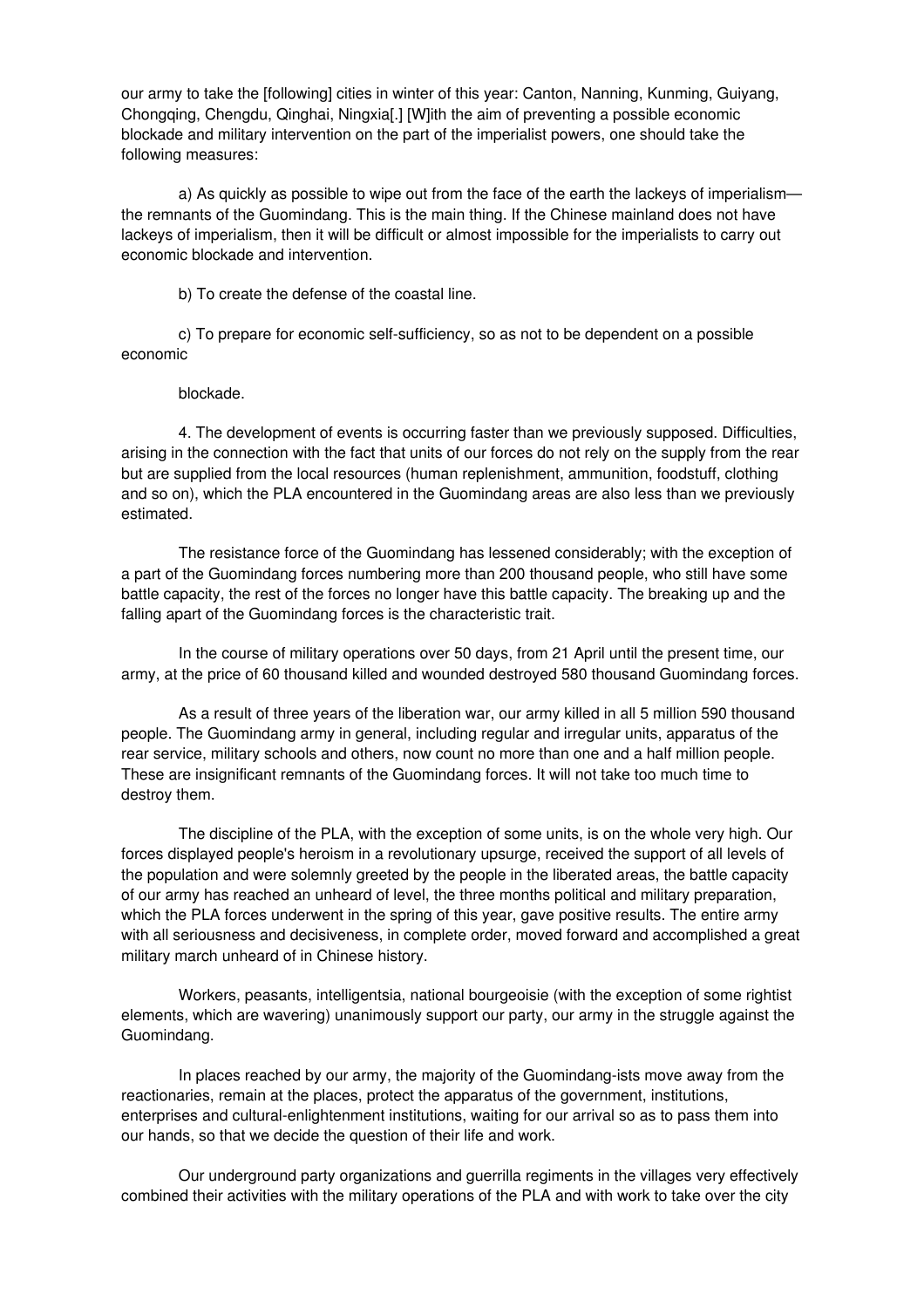economy. All of this allowed the PLA to solve comparatively successfully the difficult problem of supply at the localities, and not from the rear.

The present situation gives us an opportunity to exceed the scale of the military operations stipulated in the previous plan. In accordance with that plan, about which I personally told Cde. Andreev [Mikoyan], we intended to take 10 provinces this year: Jiangsu, Anhui, Zhejiang, Fujian, Hunan, Hubei, Jiangxi, Shaanxi, Gansu. However, in the 50 days from 21 April we already took five provinces: Jiangsu, Anhui, Zhejiang, Hubei and Shaanxi, and also a part of provinces Jiangxi and Fujian.

Considering the estimate of the time and military forces, another 8 provinces can be taken already in winter of this year: Guangdong, Guangxi, Yunnan, Guizhou, Sichuan, Gansu, Ningxia, Qinghai. The ones that remain are only Xinjiang, Xikang (i.e. the Western part of the Sichuan province), Formosa and the Hainan Island, the taking of which will be put off until next year.

In case the Guangxi forces of Bai Chongxi retreat without a battle to Yunnan province, then the taking of this province possibly will also be put off until the spring of next year.

The situation in Tibet is special (spetsyfucheskaia); perhaps its question will still not be solved next year.

If we stick to this plan, this will shorten the length of war considerably and will allow to cleanse [ourselves] quickly from the lackeys of imperialism on the continent. Then the third part of the PLA in the fall and winter of this year will not be inactive and the question of the foodstuff for the regular army of 2 million 150 thousand people will be solved in better conditions as it will be supplied from 16 provinces, and not from 10 provinces as it was supposed by the previous plan.

[...] [Here follow details on military planning.]

9. At the present time not only can we not cut back the number of our forces—on the contrary, in all taken provinces one will have to create local forces in the process of implementing the land reform, the number of which will reach, perhaps, one and a half million forces.

Therefore, if one counts the regular army numbering 2 million 150 thousand people, forces directly responsible to the center and the local forces of the old northern areas, counting in total one and a half million people (including the military apparatus of the rear), then the full strength of our army at a certain stretch of time will reach 5 million people. When we reach this number, then one will be able to cut back gradually the number of our forces. Then it will be enough to have about 3 million forces (including regular and local forces—the protection regiments) in China. Now we are turning not to cutting the forces, but to cutting the military industry.

In old liberated areas to the north of Yangzi River we have 160 military industry enterprises, which employ 100 thousand workers and employees.

Considering the necessities of the Civil War we will not need now to manufacture arms and ammunition. Our field armies can fight using the trophies captured in the battles and the military industry received from the Guomindang in order to satisfy the needs of war. If there is no intervention on the part of the imperialists, we will be able to gradually begin the preparation for cutback and transfer of the military industry to peaceful products. Otherwise, one will have to produce unnecessary products, which is very unprofitable for us.

With the aim of creating long-term defense of the country it will be necessary for us to stipulate and include into our general economic plan a suitable plan for creating new military industry, which would be suitable to the aims of protecting the state. In this we need help on the part of your specialists.